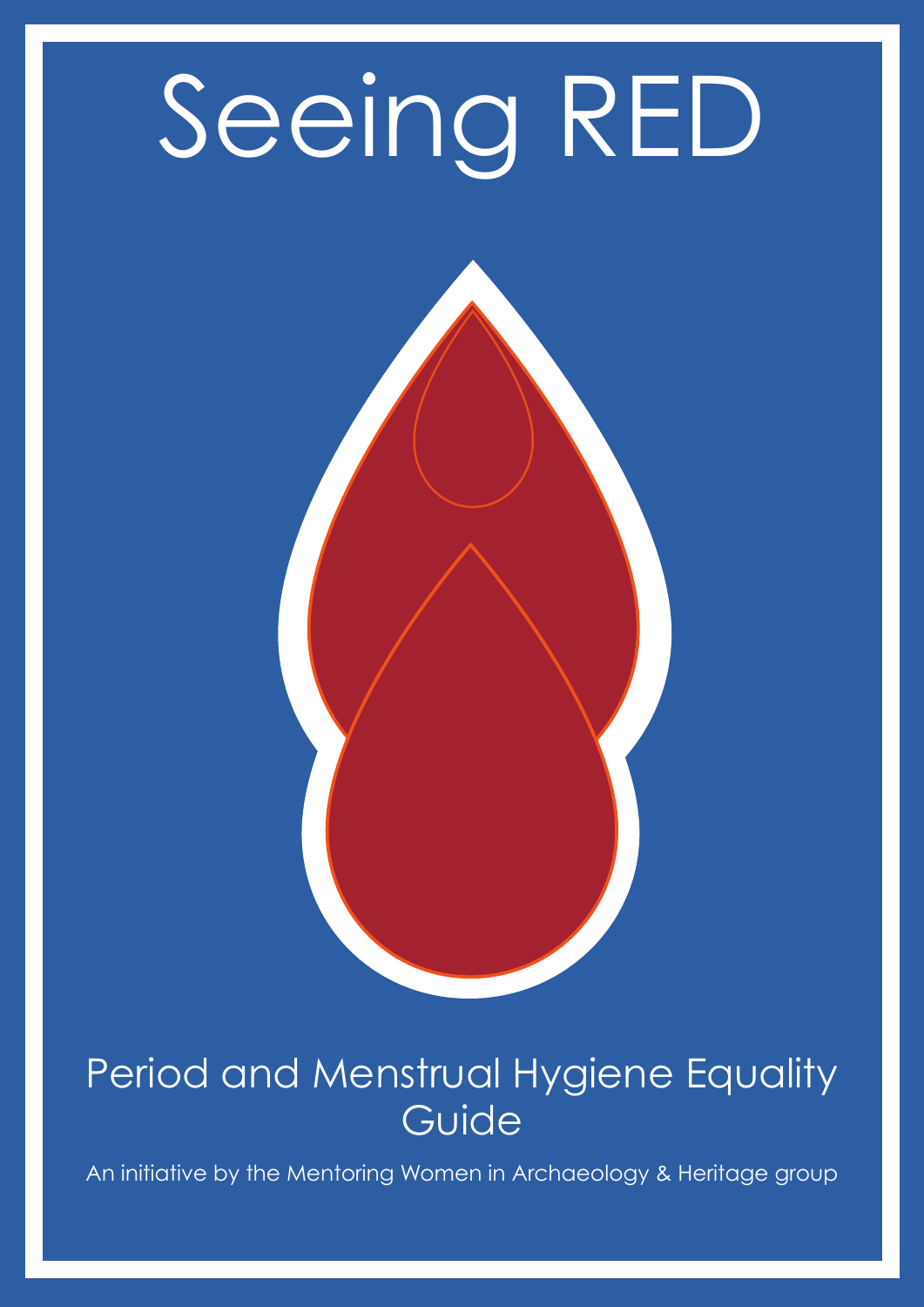

### Horror stories of periods

These are real examples given to MWAH of what people across archaeology have to deal with on a daily basis.

"Having to go on the pill even though it made me feel like shit, as I was terrified of having periods on sites. - Cat

"The baton of friendship! Everyone on the site gets to know who's on a period because we always need emergency supplies!"- EE

"I know plenty of people who came on a period early and had to leave site due to lack of supplies as well as many cases of tampons being thrown into hedges. Those who couldn't practically use tampons suffered the most!"- LB

"During a buildings recording job I had to change a tampon behind a tree. Looking back it was unhygienic and degrading"- Ruth

"The site manager once skinned a deer in the only ladies' toilet, because it was spacious and easy to clean down! We wondered why the ladies loo smelt so strongly of bleach and now we know why!"- Emma

"I had to change a tampon in a derelict building that was in the process of being demolished because there was no accessible toilet on site. There was no door and I had to do it as quick as possible before the builders came back in. Then I had to carry the tampon around all F-ng day because there was no bin!"- Clare

"Having to wash accommodation sheets out in the sink, as they were always white, and I was scared of being charged! Plus, the cramps on site made physical work so much harder, which was not ideal when things needed to get sorted!"- Lucy

"My coping strategies generally where the heaviest tampons and a thick pad, then cross your fingers! I hope things have improved….!" – Tess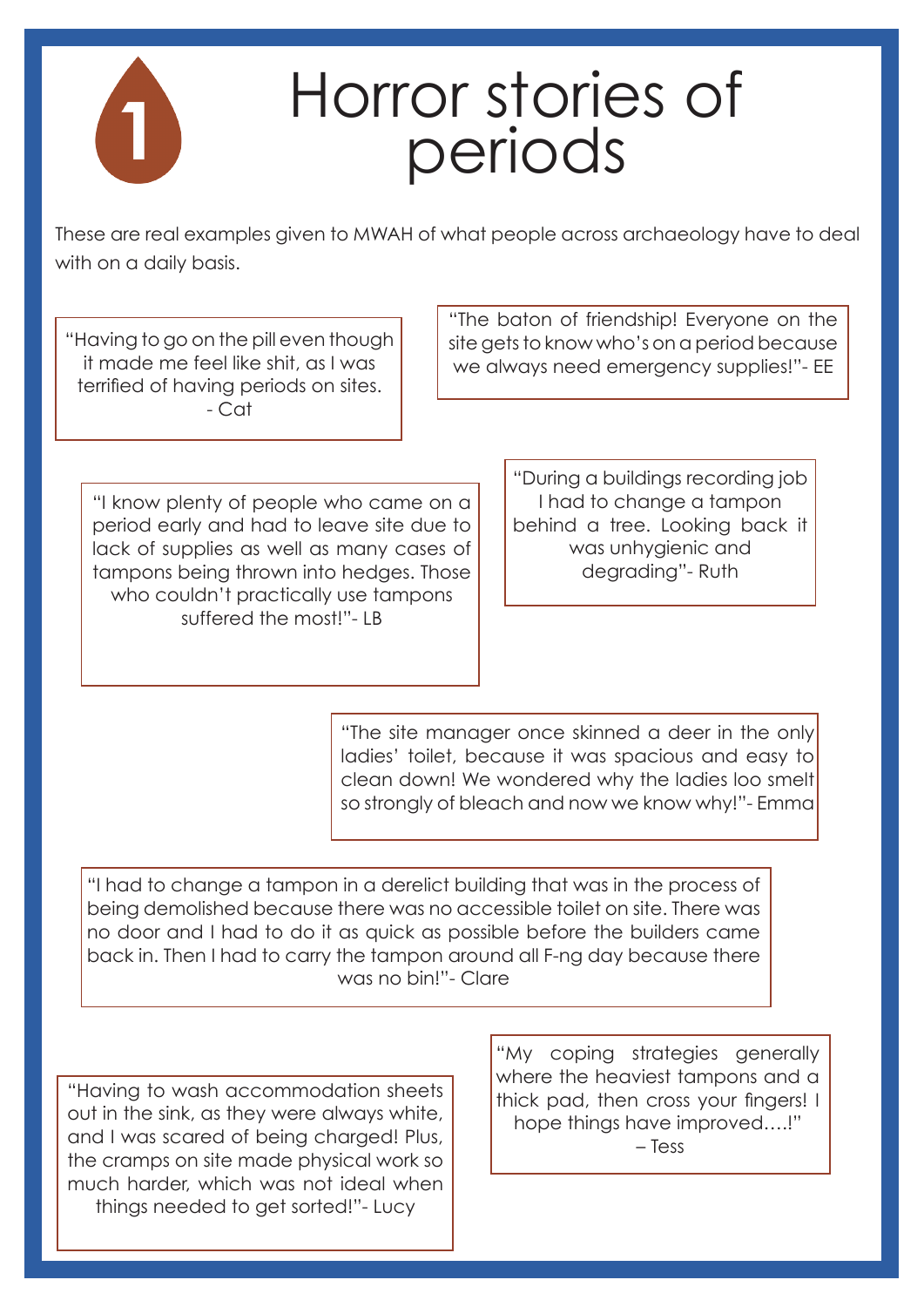"The UTI's from working on hot sweaty sites in summer with no local facilities. Including that one time we had to wear heavy duty boiler suits which just made the UTI's worse! Fortunately, we had a PO who was happy to drive us whenever we needed to go."- Anonymous

> "There was a watching brief where we were all based out of cars, so I couldn't go to the loo for 8-9 hours. It was ok for the men as they could just wander off!"- Rebecca

"I had to change a tampon behind a farmyard wall in sleet, standing in sheep poo, due to there being no accessible toilet on my watching brief. I was still wearing gloves as it was literally too cold to remove them. I had to carry the used tampon in my pocket for the rest of the day as I couldn't discard it anywhere." - Amy

"Having portaloos but no handwashing facilities is fairly standard. Or no bin." - MS

> "I chose to get the injection contraception, primarily because of my experience on sites with inadequate facilities. 20+ people shared a welfare van on one site, and it was horrendous!"- KS

"Nowhere to get changed on site during a period disaster, as the portaloos are always rank!"- AC

> "My period was overflowing, and we were too far away from a public toilet, with no on site facilities. I was saved from disaster by another group of archaeologists who let me use the portaloo on their site!" - Rosie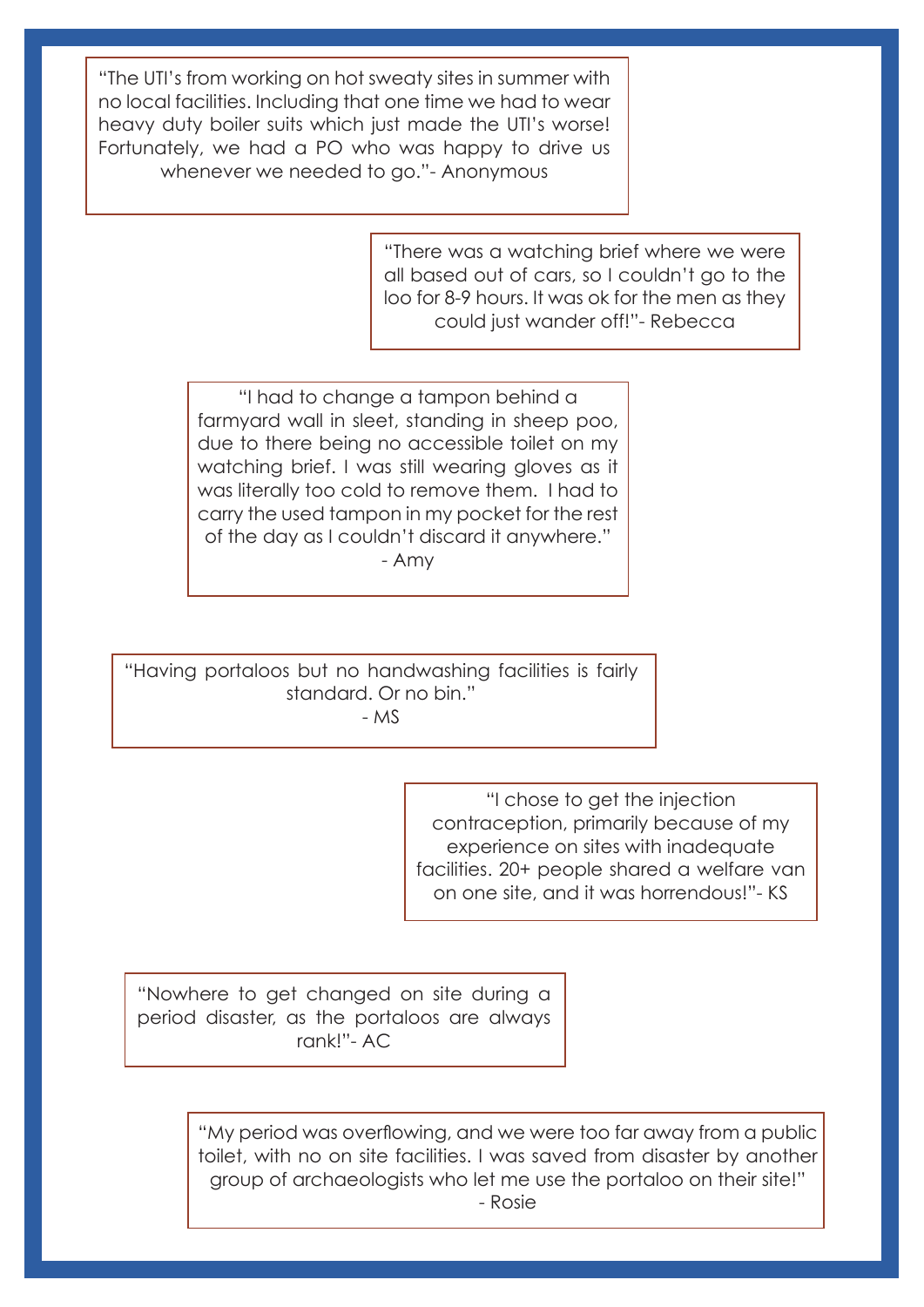

# Hygiene Guide

#### Current levels of hygiene

Current facilities on archaeological sites are generally poor and geared predominantly around cis men. This is leading to shortfalls in facilities available for hygiene needs, such as the avoidance of thrush, cysts, UTIs (urinary tract infections), as well as poor menstrual hygiene on sites.

There is often no running water or soap available, with toilet roll left in an unclean state leading to employees being forced to carry their own hygiene supplies with them. Many archaeological workers, especially women, on site frequently endure recurring ailments as listed above, and often end up taking more time off, especially around menstruation, leading to a gendered pay imbalance, since site facilities are not equipped to deal with further needs. There have been multiple times where due to the nature of the work, an employer has not made provision for a nearby welfare facility to be available on site, leading to further issues.

Regarding female specific toilets, there have been, and still are, multiple times reported (Source: MWAH! Facebook discussion group, comprised of cross-disciplinary women) where the female toilet has been locked on site without accessible keys, or does not contain hand soap, or even gets cleaned and emptied less regularly than the specific 'For Men' toilets. While many sites will use unisex toilets, it does appear to be a regular problem on construction sites, that despite ticking a box to have a female specific toilet, it is not maintained to the same standard. MWAH! would like to have more awareness on these sites for women to be able always access a clean, hygienic toilet. This is imperative for any menstruating individuals and those going through the menopause.



Example of poor welfare facilities

© Jessica Bryan 2019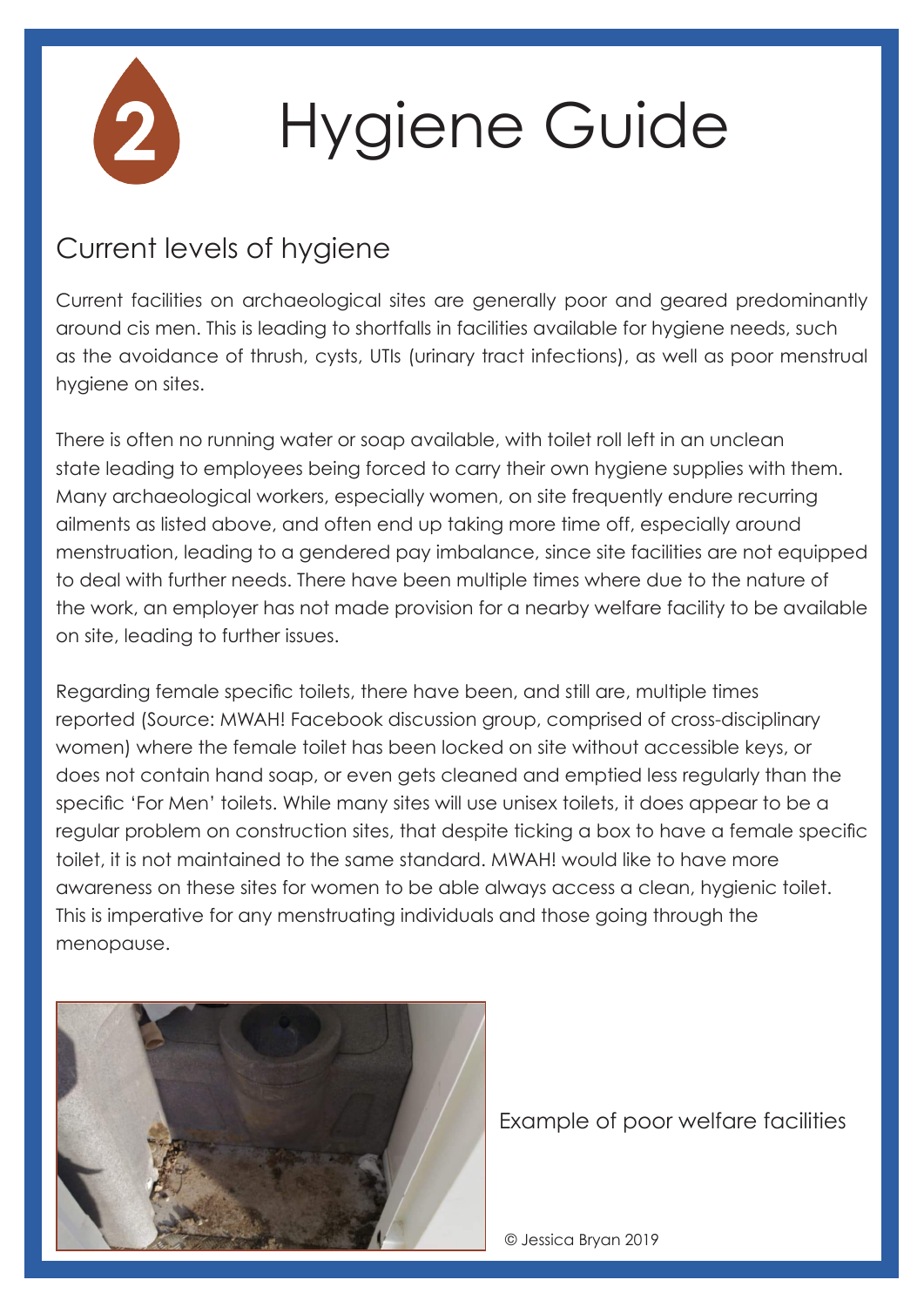#### What employers can do:

Ensure reasonable on-site facilities, with sanitary waste disposal to be available on every site (see period guide).

If a key is needed to access specific toilets, to ensure that the key is kept on site where it is always easily accessible .

Ensure that PPE fits, and that if PPE manufactures are unable to ensure a safe comfort and fit in female sizes, that it is acceptable if the employee so wishes, and is reasonable to do so that the employee does not have to undertake the task and will not be penalised for it.

The following is from HSE. Gov: When selecting PPE:

-Choose equipment that suits the wearer – consider the size, fit and weight; you may need to consider the health of the wearer, e.g. if equipment is very heavy, or wearers have pre-existing health issues, standard PPE may not be suitable;

-Let users help choose it, they will be more likely to use it.

-Can it be adjusted to fit the wearer correctly?

- That emergency sanitary care is always available. MWAH! Recommends creating a sanitary first aid kit or "period pack" which includes hand sanitiser, tissues and wet wipes provided on site for those who need them.
- If the employer is aware of a site coming up where sanitary and hygiene facilities may be compromised, to speak to any employees who have concerns in a safe and confidential environment, and to be able to accommodate employees in alternative employment if reasonable to do so.
- Ensure that for any away accommodation, that there are multiple drivers, and good access to sanitary and hygienic conditions while away. Taking time to check booking reviews in this instance as they can be useful in prioritising safety.
- If an employee must take time off site, potentially at short notice to deal with a hygiene-based issue, they are not penalised for this time off. And that if an employee needs to take regular toilet or facility breaks, this is facilitated for.
- If an employee needs to take regular time off work due to a recurring medical condition, triggered by on site facilities, reasonable adjustments are made to make sure they are not penalised.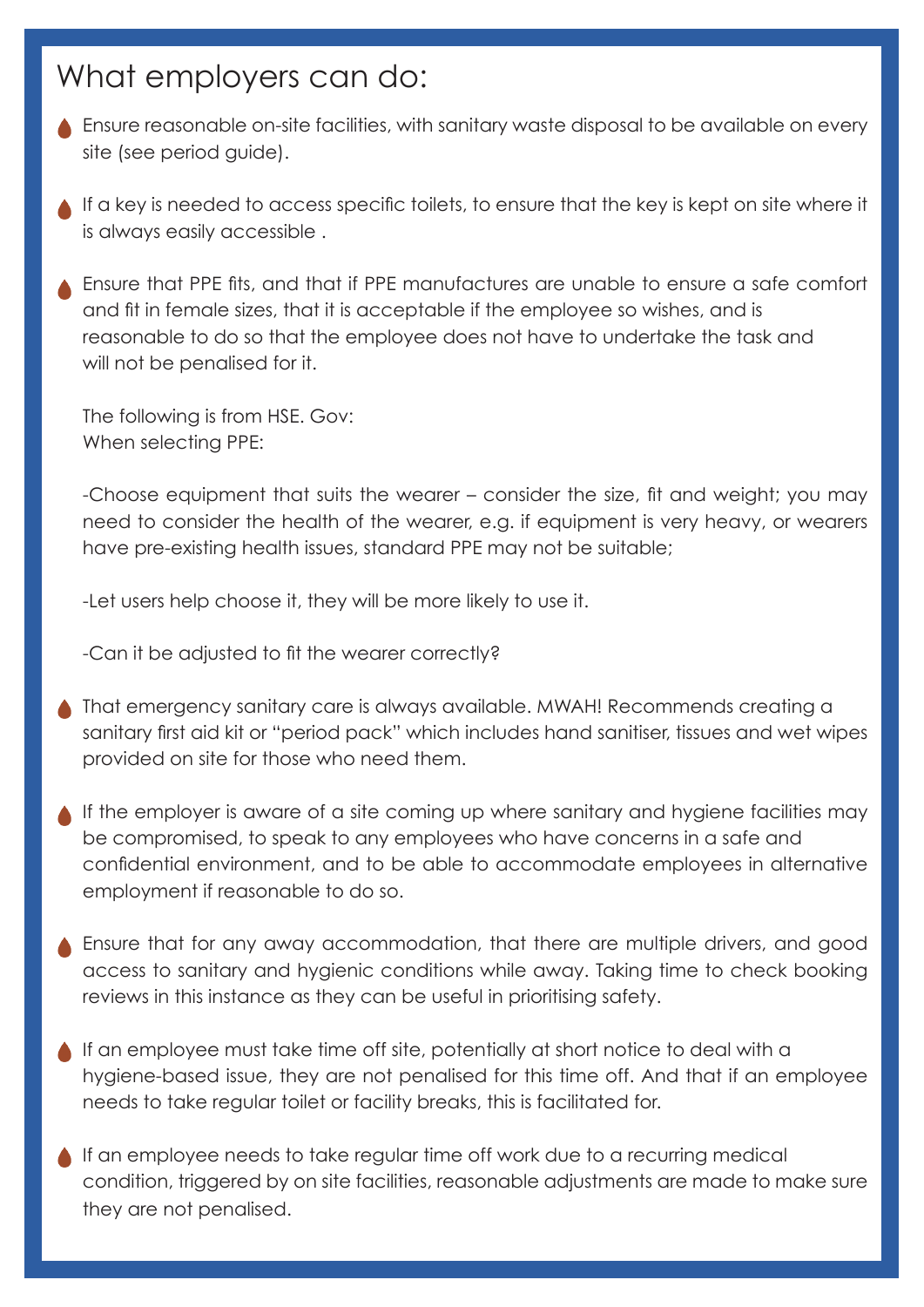#### What employees can do:

Keep on site management updated, regarding any health and safety concerns, including the state of the sanitary facilities.

Ensure that the employee is responsible for their own personal hygiene.

- Ensure that if reasonable support is needed for a medical or menstrual condition, that the on- site supervising team are aware with as much notice as possible. If the employee wishes to keep this information private, that is also acceptable to do so.
- Employees can ensure they take the time off to recover, and to receive medical treatment for any medical conditions that arise, with acceptable notice given to the unit.

#### A note on language

MWAH! Is an inclusive organisation, set up at grassroots level by women in archaeology and construction. The administration team represents women at all levels in archaeology and heritage as well as the LGBTQIA+ spectrum. MWAH! Is disability inclusive and accepts that everyone is enabled, and that not all disabilities are visible.

Language around periods and menstruation is mostly aimed at cis women, however MWAH! Accepts that it is not only cis women who menstruate. Therefore, the language used in this document is aimed at gender inclusivity.

#### A note from Prospect

"Prospect are the main union for archaeologists working in the UK. We are concerned that basic legal health and safety requirements are not being provided and this often has a specific impact on women working on site."

#### A note from RESPECT

"The Respect campaign fully supports this initiative. Archaeologists need to know they have a clean, private area with appropriate facilities"

http://www.hse.gov.uk/pubns/indg174.pdf http://www.hse.gov.uk/toolbox/ppe.htm Sources: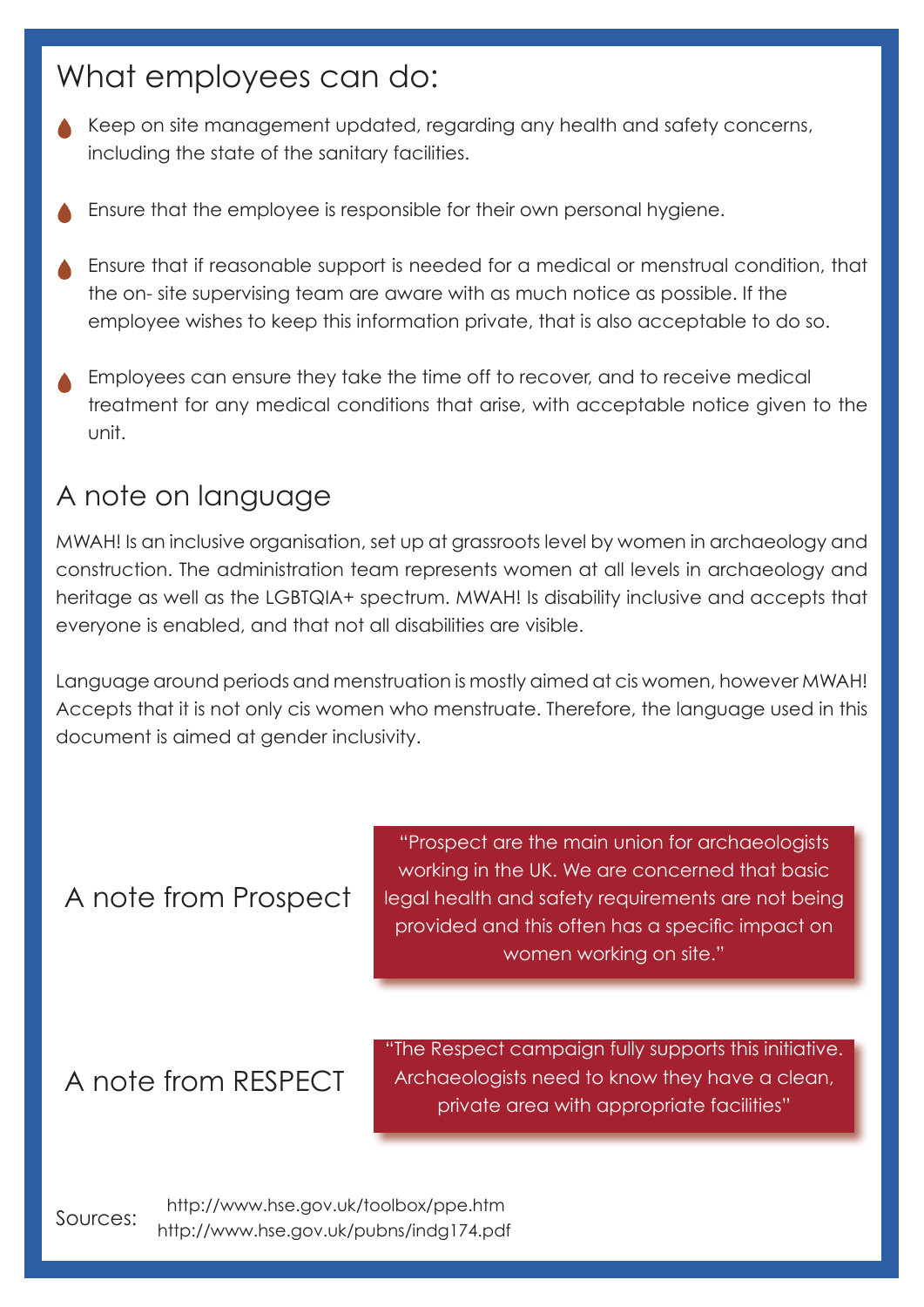

# Guide for Periods

#### What is a period/menstrual cycle?

"The process in a woman of discharging blood and other material from the lining of the uterus at intervals of about one lunar month from puberty until the menopause, except during pregnancy" Oxford English Dictionary

What does official health and safety say:

From the "Provision of welfare facilities during construction work" document, as issued by The Health and Safety Executive (2007) the only specific note to menstrual hygiene is under:

'Planning'- 'Toilets' "Sanitary waste disposal should be provided in facilities used by female workers".

This is the absolute minimum welfare rights a worker can demand. The above sentence does not allow for transgender inclusivity, as menstruation does not only occur in female workers.

On many sites the facilities mentioned may be at the main construction site compound, which is often not where archaeological workers are able to access immediately and as archaeological works tend to begin prior to set up of a site compound (for example geophysical surveying and archaeological trial trenching) the facilities, such as portaloos, often do not have sanitary waste disposal within them.

MWAH! Wants to work towards every work site providing sanitary waste disposal. The above sentence should be rephrased for archaeological workers as:

 "Every on-site welfare used by archaeological workers should have sanitary waste disposal provided."

This is due to the nature of menstruation, where workers often do not have time or ability to reach the designated welfare facilities with a sanitary disposal facility, when a period occurs. All periods involve a significant amount of waste, and while there are ways of ensuring a period can be eco-friendly, on archaeological sites, as there is a greater imperative for hygiene, often more tissues, wet wipes and hygiene wipes are used, as well as tampon and pad wrappers and applicators. As such having sanitary waste disposal facilities would enable easier period and menstruation waste removal.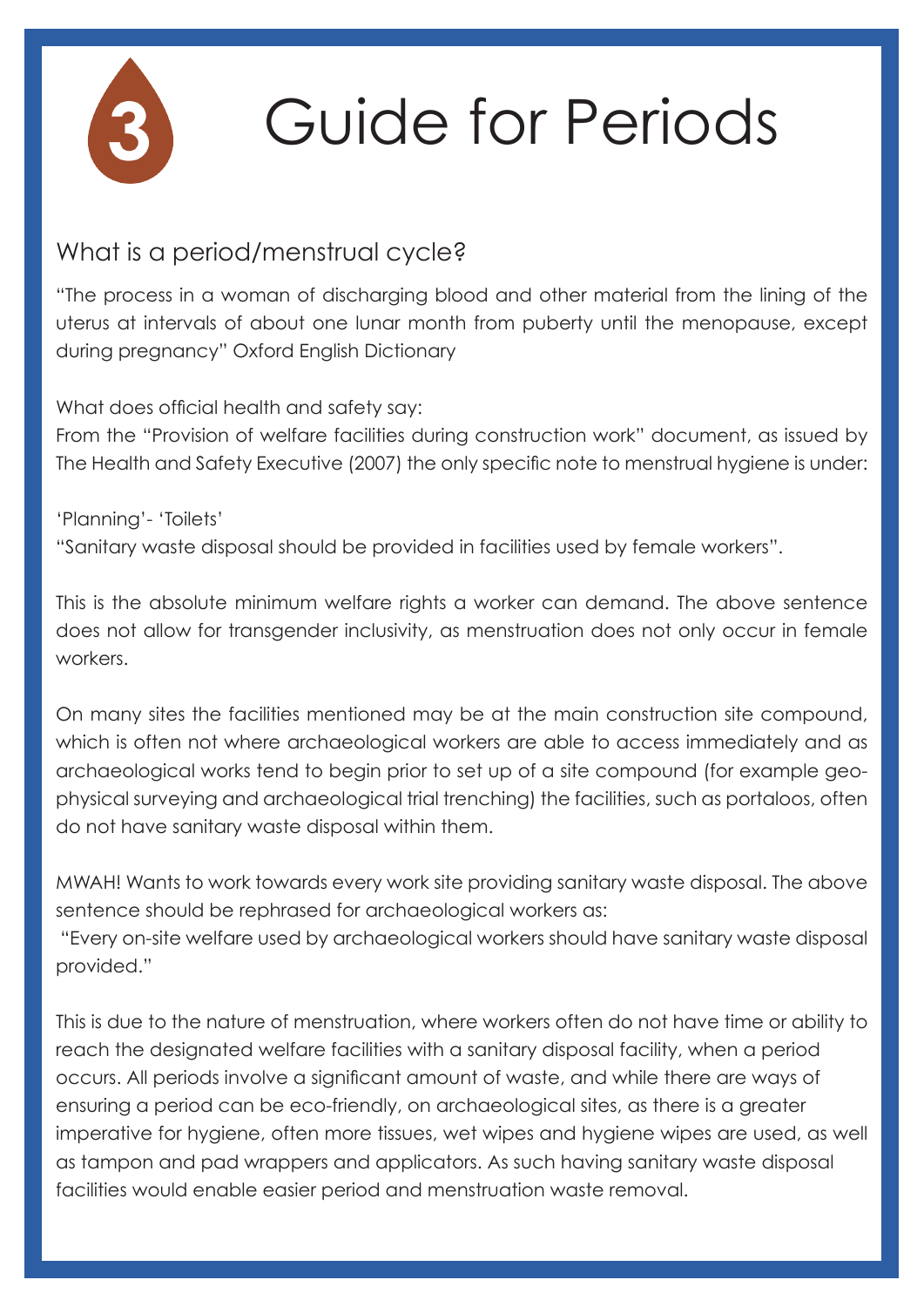#### What employers can do:

- Ensure sanitary waste disposal within all archaeological facilities, and to promote gender inclusivity
- Ensure time on site is given to a menstruating employee to undertake acceptable hygiene levels within facilities available and that if a site vehicle is needed at short notice to drive an employee to facilities, that they and if needs the driver are not penalised for this time.
- Ensure menstruating employees are working within their current abilities. It may be that a menstruating employee is unable to work as fast, or have as high energy levels, so ensuring the employee is safe and able to work is priority.
- Ensure that if a menstruating employee is due to undertake extra duties, (such as driving), that there is a backup (driver/ worker) just in case they are unable to perform the extra duties.
- Ensure that if an employee requests time off site, that this request is met.

Ensure that the employee feels confident and without stigma to say if they are unable to attend work that day due to menstruation.

- Ensure that if an employee does not feel comfortable speaking to their site manager/ project officer that they are still accommodated for and given reasonable allowance to privately deal with their menstruation.
- Employees may have separate needs, such as a pre-existing medical condition, like PCOS or Endometriosis which may require additional support and needs on site. These should reasonably be accommodated for, and where extra support cannot be given, the employee should be able to request short notice time off site during this.
- In the event of employees suffering particular conditions a personal Risk Assessment should be undertaken to enable safe working in a supportive environment.
- That employers have free, accessible period supplies to hand in an emergency.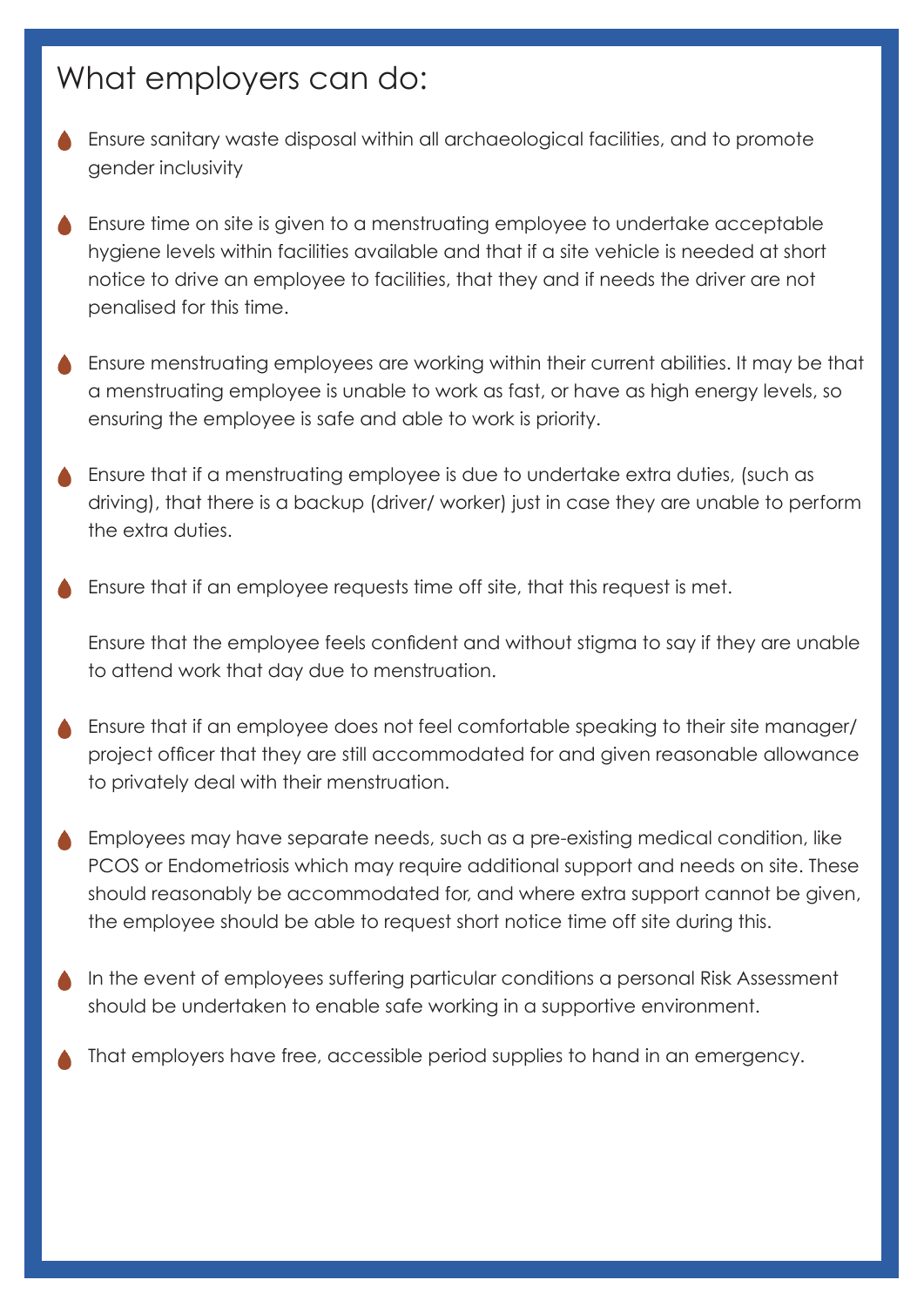#### What to expect from employees:

- That employees will reasonably inform their site manager/ project officer if they may need menstruation support on site, with as much notice as possible.
- That the employees take charge of their own personal hygiene needs, and that if the employee needs to access any emergency supplies, as with a first aid kit, they inform their site manager/ project officer if a re-stock is needed.
- That employees will take responsibility for their extra duties, and avoid taking on extra duties, if they know they may not be able to undertake them.
- That employees will take responsibility for their abilities, and to take care as needed to avoid exhaustion.
- That employees will be responsible for their own pain management within reason. If an employee needs to take medication that could prevent them from working and carrying out their duties, it is up to the employee to inform their site manager/ project officer and to request reasonable time off. This is especially important if the employee is a designated driver or has machine monitoring duties.

#### What to put in a period pack:

The basic period pack should contain:

- Mixed size applicator tampons, able to be purchased from any shop. Basics range is acceptable but must have applicator for hygiene. Beware of "expiry dates". Like with first aid plasters, tampons do have expiry dates.
- Mixed size period pads. Basic range is acceptable.
- Hand sanitiser
- Hand wipes
- **Tissues**
- Sanitary bags

It is advisable for a period pack to be in a wipeable pvc bag, which can be cleaned after use. It is not advised for painkillers to be inside the first aid kit. Employees should be responsible for their own pain management.

MWAH! Has aimed to ensure a Period Pack or Sanitary First Aid kit can be put together for under £10 a pack, with refilling as required. This is with the aim of removing budgetary concerns for units.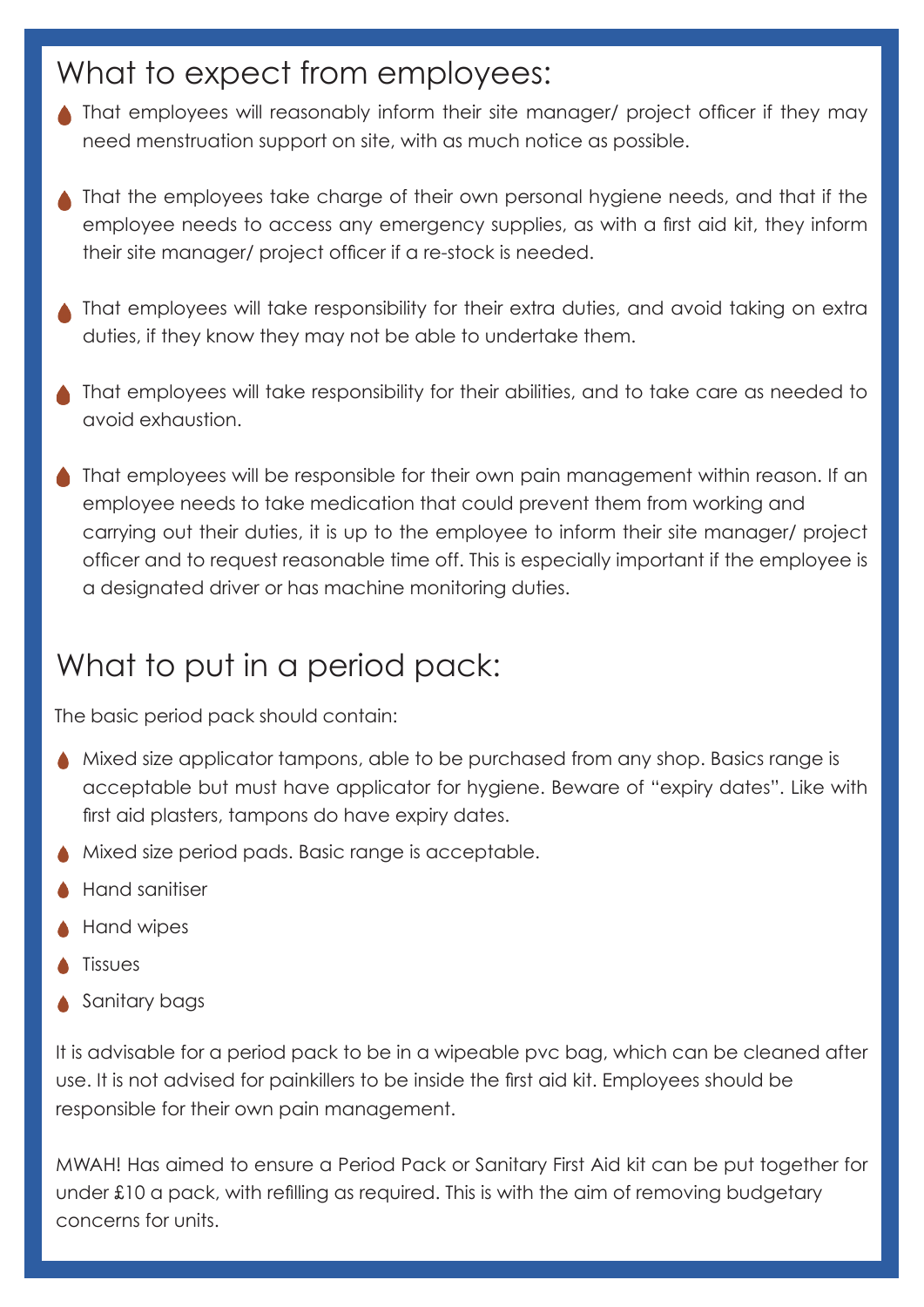#### A note on language

MWAH! Is an inclusive organisation, set up at grassroots level by women in archaeology and construction. The administration team represents women at all levels in archaeology and heritage as well as the LGBTQIA+ spectrum. MWAH! Is disability inclusive and accepts that everyone is enabled, and that not all disabilities are visible.

Language around periods and menstruation is mostly aimed at cis women, however MWAH! Accepts that it is not only cis women who menstruate. Therefore, the language used in this document is aimed at gender inclusivity.

#### A note from Prospect

Prospect are the main union for archaeologists working in the UK. We work to defend and protect the rights of workers and have a focus on people working in the field. As well as employers' duties under health and safety legislation, employers also have a duty to prevent workplace discrimination under the Equality Act 2010. We need to ensure that nobody feels discriminated against because of their period.

#### A note from RESPECT

Archaeologists on their period need to know that they have a clean, private area with appropriate facilities. The small act of providing emergency sanitary protection and sanitary bins on site sends a big signal that planning for periods should be a normal everyday part of a site set up.